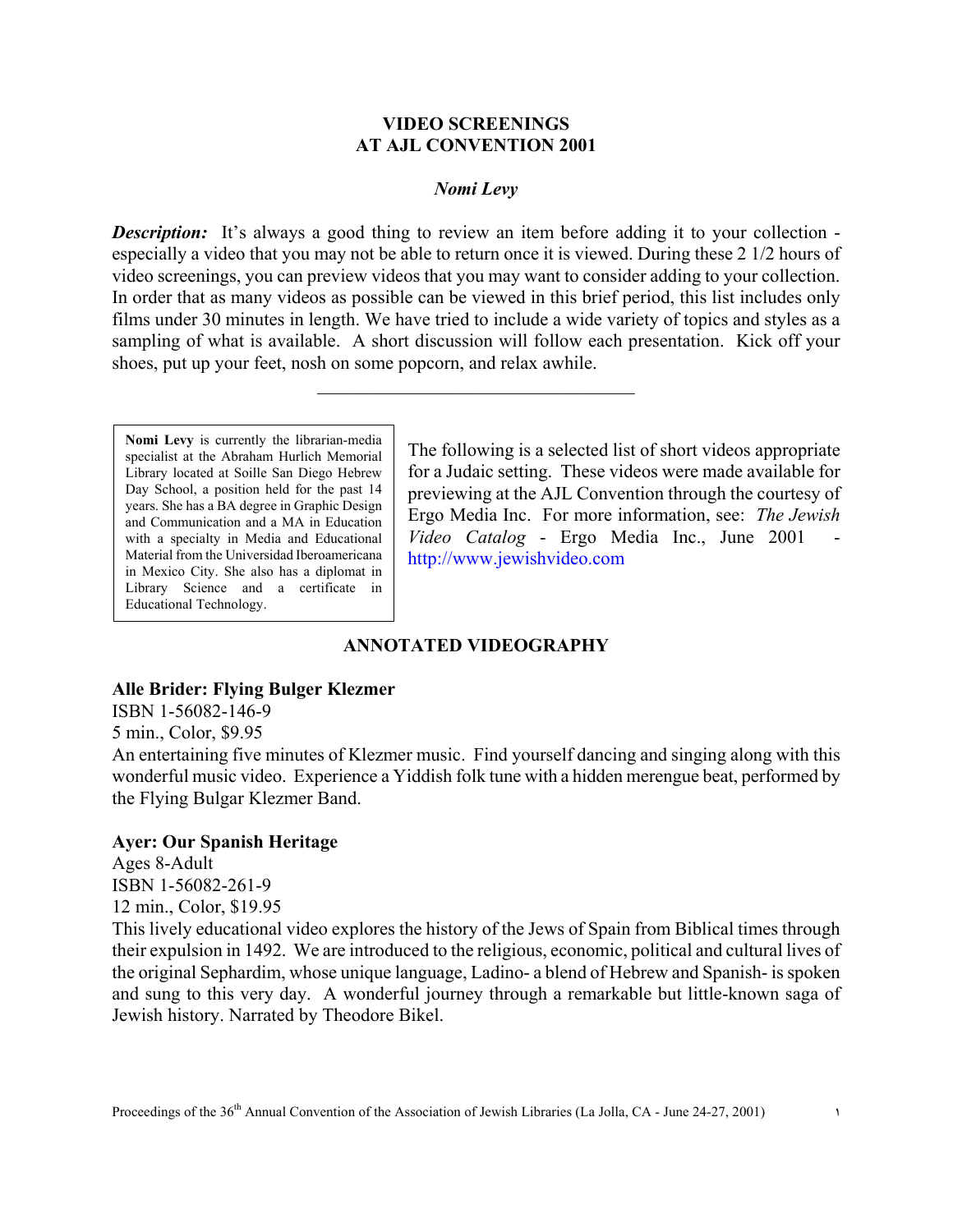# **Cockfight**

ISBN 1-56082-272-4

13 min., Color, Hebrew w/English subtitles, \$34.95

While transporting a truckload of chickens, Marciano and his Romanian worker are stopped at a Palestinian checkpoint. Nabil, the officer in charge of the checkpoint, is Marciano's former employee, one who used to work in his chicken coop. It is a very hot summer day and Marciano is in a hurry to get to his destination. Tempers flare and the situation becomes explosive. As Marciano quickly learns, the price of peace is sometimes expensive.

## **The Cohen's Wife**

ISBN 1-56082-264-3

24 min., Color, Yiddish w/English subtitles, \$39.95

Rivki Cohen, a young Ultra-Orthodox woman, opens her door to give charity to a beggar and is subsequently raped by him. According to Jewish law, a Cohen's wife who is raped is forbidden to her husband. Must Motl, her beloved husband, now divorce her? Motl takes the case to the Rabbinical court and awaits their decision in this heart-wrenching new work by Nava (Nussan) Heifetz of the Ma'ale Film School in Jerusalem. A powerful trigger for discussion.

## **God@Heaven**

ISBN 1-56082-254-6 20 min., Color, \$39.95

One day, seven year old Adam is given a leaflet advertising "e-mail direct to God, only \$10!" Thrilled at the prospect of acquiring this direct line of communication, Adam rushes home to try it out. As we follow the odyssey of Adam's e-mail all the way to Jerusalem's Western Wall, we cannot help but feel Adam's frustration as the days pass without a reply. Then suddenlyY. This contemporary video's mix of theology and technology addresses an age old question in a new and most innovative way.

# **Hot Bagels: The Hole Story**

ISBN 1-56082-041-1 12 min., Color, \$25.95 A personable young bagel baker takes us on a guided tour through the bagel-making process, from its origins to contemporary methods. Lively, informative and tantalizing.

#### **Let Memory Speak** ISBN 1-56082-267-8

27 min., Color, \$39.95 One and a half million children! The number staggers the imagination. Batia Bettman, a child survivor and an educator, presents a sensitive documentary focusing on the most tragic victims of the Holocaust, the children, whose only crime was to have been born Jewish. Through the use of photographs, diaries, poems, memoirs and testimonies, the filmmaker personalizes the lives of the children before World War II, during the Holocaust, at Liberation and today, in a way that enables us to begin to comprehend their lives. The film explores the concept of how memory and legacy are transmitted from generation to generation, as evidenced in the very moving final segment filmed